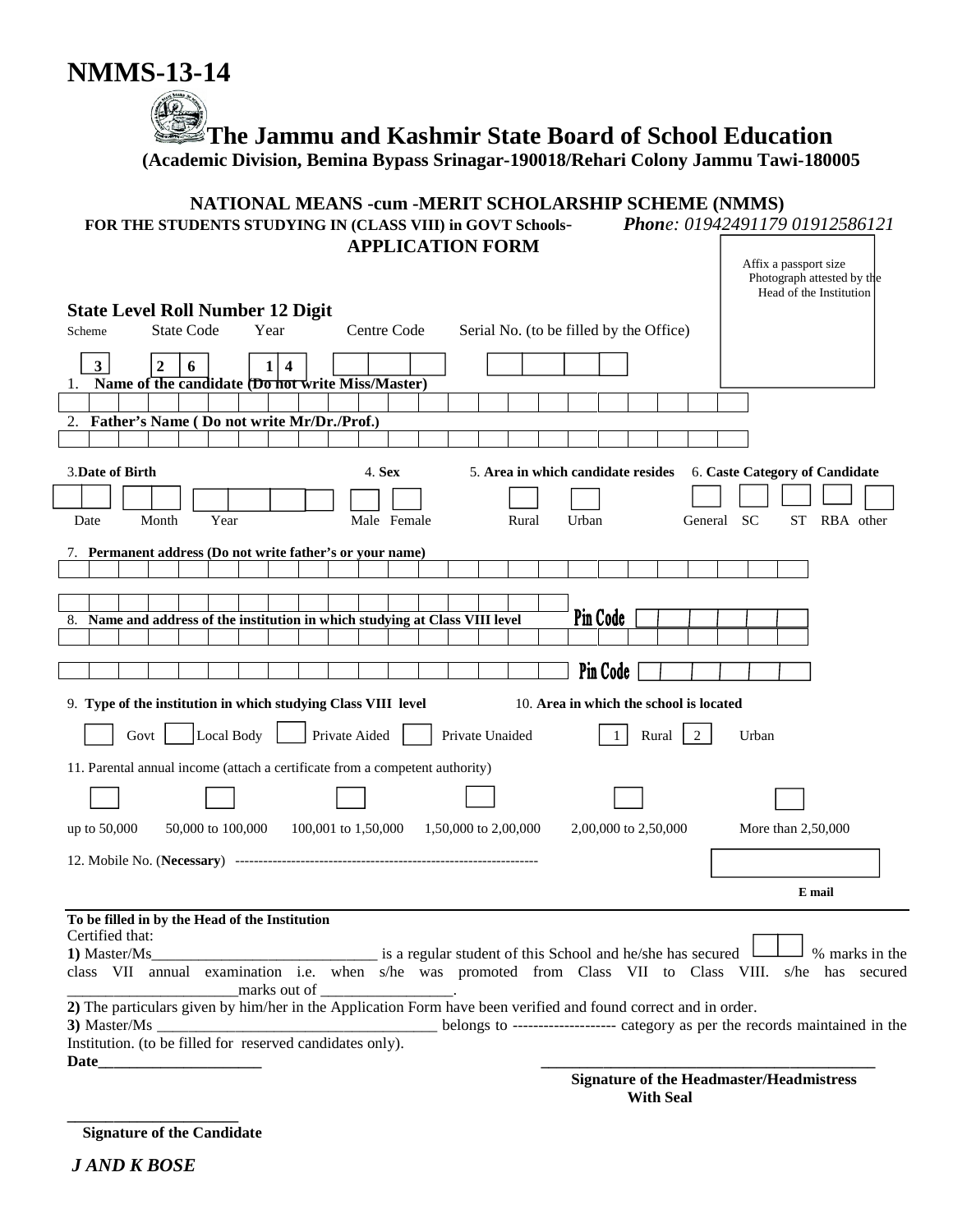# **NMMS-13-14**

## **CODES:**

| North           | J & K            | 26                      |
|-----------------|------------------|-------------------------|
| <b>Kashmir</b>  | <b>District</b>  | <b>Code/Centre code</b> |
| <b>Division</b> |                  |                         |
|                 | Anantnag         | 001                     |
|                 | Bandipore        | 002                     |
|                 | <b>Baramulla</b> | 003                     |
|                 | <b>Budgam</b>    | 004                     |
|                 | Ganderbal        | 005                     |
|                 | Kulgam           | 006                     |
|                 | Kupwara          | 007                     |
|                 | Pulwama          | 008                     |
|                 | Shopian          | 009                     |
|                 | Srinagar         | 010                     |
|                 | Kargil           | 011                     |
| <b>Jammu</b>    | Doda             | 012                     |
| <b>Division</b> |                  |                         |
|                 | Jammu            | 013                     |
|                 | Kathua           | 014                     |
|                 | Kishtwar         | 015                     |
|                 | Poonch           | 016                     |
|                 | Rajouri          | 017                     |
|                 | Ramban           | 018                     |
|                 | Reasi            | 019                     |
|                 | Samba            | 020                     |
|                 | Udhampur         | 021                     |
|                 | Leh              | 022                     |